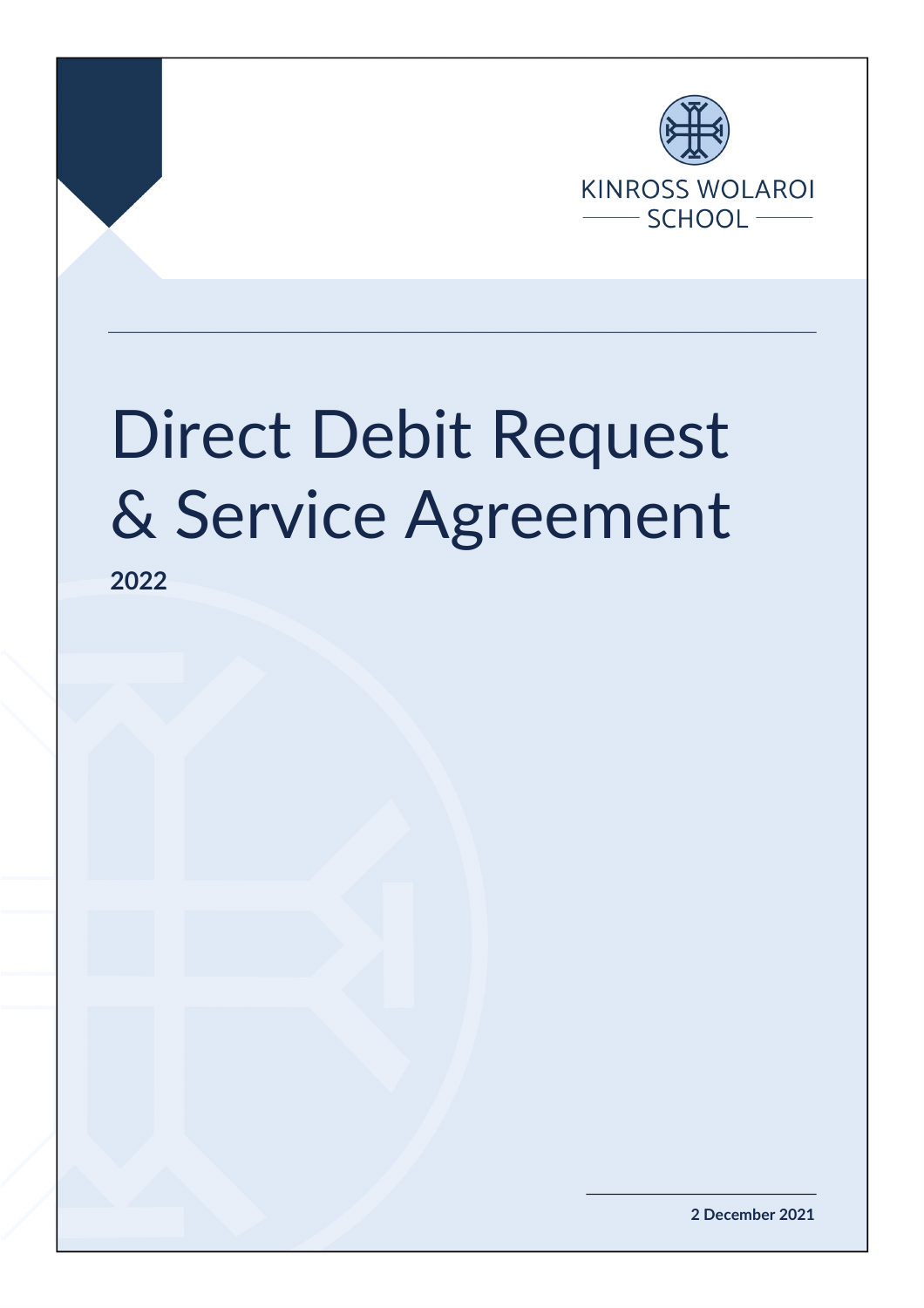



## **DIRECT DEBIT REQUEST**

## **DIRECT DEBIT REQUEST**

| <b>Student Details</b>  | Name of Student(s)         |           |  |
|-------------------------|----------------------------|-----------|--|
|                         |                            |           |  |
|                         |                            |           |  |
|                         |                            |           |  |
| <b>Parent Authority</b> | Name of Parent(s)          |           |  |
|                         |                            |           |  |
|                         | Family Code (if known)     |           |  |
|                         |                            |           |  |
|                         | <b>Residential Address</b> |           |  |
|                         |                            |           |  |
|                         | Suburb:                    | Postcode: |  |
|                         |                            |           |  |

I/We request and authorise **KINROSS WOLAROI SCHOOL (Debit User ID 425908)** to arrange, through its own financial institution, a debit to my/our nominated bank account through the Bulk Electronic Clearing System (BECS) or credit card on the **15th day of each month** any amount Kinross Wolaroi School has deemed payable according to the notice sent to me/us on the **5th day of each month**.

I/We request that you debit my/our nominated:

| <b>Bank Account</b> |  | Credit Card |  |
|---------------------|--|-------------|--|
|---------------------|--|-------------|--|

By signing and/or providing Kinross Wolaroi School with a valid instruction in respect to your Direct Debit Request, you have understood and agreed to the terms and conditions governing the debit arrangements between you and Kinross Wolaroi School as set out in this Request and in your Direct Debit Request Service Agreement.

| Signature: | Date: _____ / _____ / _______ |  |  |
|------------|-------------------------------|--|--|
|            |                               |  |  |
| Signature: | Date: ____ / ____ / ______    |  |  |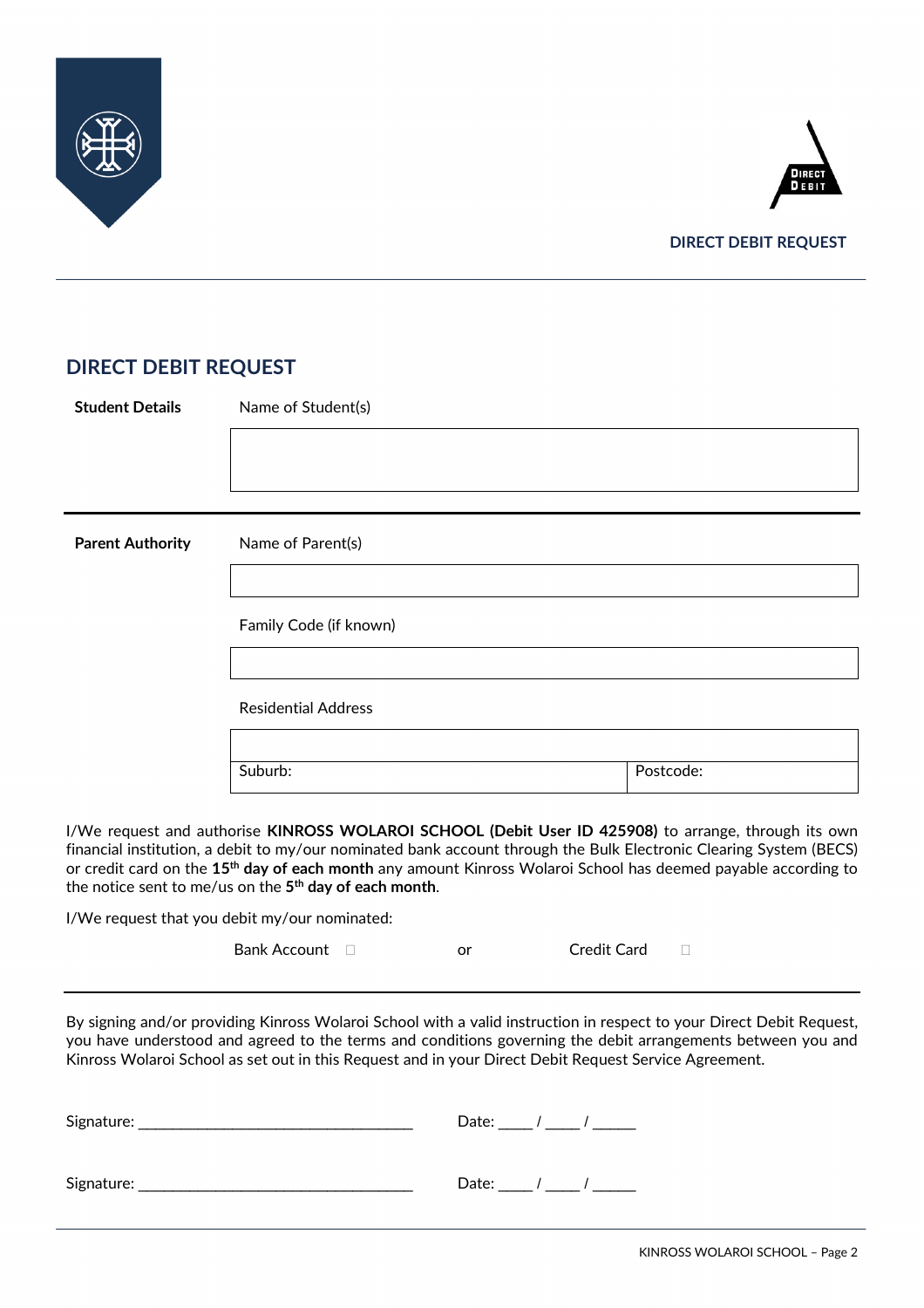



**DIRECT DEBIT REQUEST**

#### NOMINATED FINANCIAL DETAILS

#### **BANK ACCOUNT**

| Details of the bank<br>account to be        | Name and address of the financial institution at which your account is held |                       |  |  |  |
|---------------------------------------------|-----------------------------------------------------------------------------|-----------------------|--|--|--|
| debited                                     | Name:                                                                       |                       |  |  |  |
|                                             |                                                                             |                       |  |  |  |
|                                             | Suburb:                                                                     | Postcode:             |  |  |  |
|                                             | Name of the account holder(s)                                               |                       |  |  |  |
|                                             |                                                                             |                       |  |  |  |
|                                             | <b>BSB</b>                                                                  | <b>Account Number</b> |  |  |  |
|                                             |                                                                             |                       |  |  |  |
|                                             |                                                                             |                       |  |  |  |
| <b>CREDIT CARD</b>                          |                                                                             |                       |  |  |  |
| Details of the credit<br>card to be debited | Name appearing on the card                                                  |                       |  |  |  |

|\_\_|\_\_|\_\_|\_\_| |\_\_|\_\_|\_\_|\_\_| |\_\_|\_\_|\_\_|\_\_| |\_\_|\_\_|\_\_|\_\_| |\_\_|\_\_| / |\_\_|\_\_| *Please note: Once we have entered your card details into our system, the details will be held in a fully compliant tokenised format and this sheet will be securely destroyed.*

Card Number **Expiry** 

Card type (please circle): Visa / MasterCard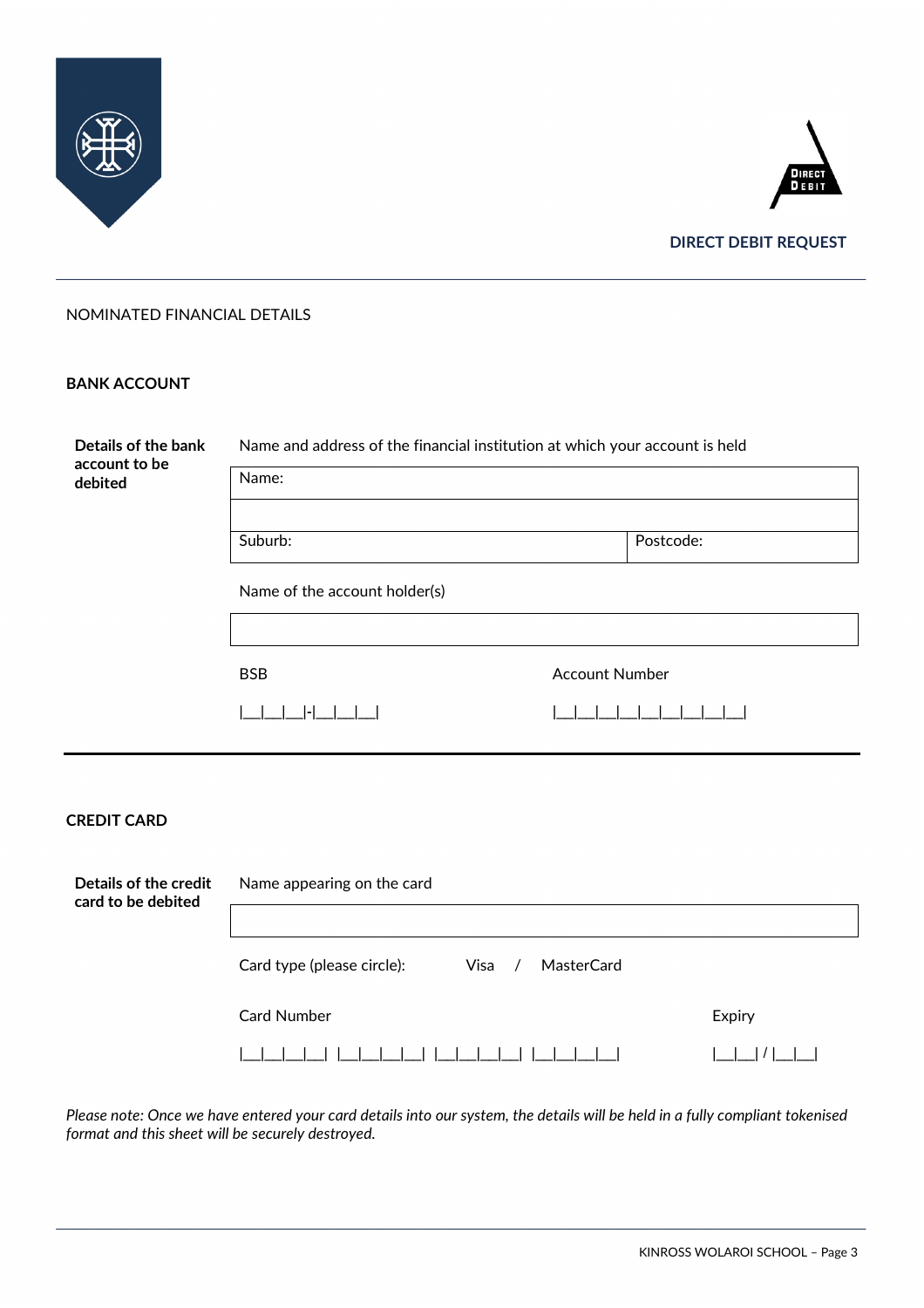



# **DIRECT DEBIT REQUEST SERVICE AGREEMENT**

This is your Direct Debit Request Service Agreement (DDRSA) with **KINROSS WOLAROI SCHOOL (Debit User ID 425908)**. It explains what your obligations are when undertaking a Direct Debit arrangement with us. It also details what our obligations are to you as your Direct Debit provider. Please keep this agreement for future reference. It forms part of the terms and conditions of your Direct Debit Request (DDR) and should be read in conjunction with your DDR authorisation.

#### **1. Debiting your bank account or credit card**

By signing a DDR, you have authorised us to arrange for funds to be debited from your nominated bank account or credit card. You should refer to the DDR and this agreement for the terms of the arrangement between us and you.

We will only arrange for funds to be debited if we have sent to the email / postal address previously nominated by you, a notice which specifies the amount payable by you to us. The notice will be sent to you no later than the **5th day of each month** from **February** through to and including **November** each year.

Funds will be debited from your account on the **15th day on each month** (the "debit day") from **February**  through to and including **November** each year. If the debit day falls on a day that is not a banking day, we will direct your financial institution to debit your nominated bank account or credit card on the following banking day. If you are unsure about which day your bank account or credit card has or will be debited, you should ask your financial institution.

#### **2. Amendments by us**

We may vary any details of this agreement or a DDR at any time by giving you at least fourteen (14) days written notice.

#### **3. Amendments by you**

You may change, stop, or defer a debit payment, or terminate this agreement by providing us with at least five (5) days notification in writing or by phone.

#### **4. Your obligations**

**4.1** It is your responsibility to ensure that there are sufficient clear funds available in your nominated bank account or sufficient available credit on your credit card to allow a debit payment to be made in accordance with the DDR. If there are insufficient clear funds available in your nominated bank account or insufficient available credit on your credit card to meet a debit payment:

- you may be charged a fee and/or interest by your financial institution;
- a fee of \$15 will be charged for each failed direct debit payment by us; and
- you must arrange for the debit payment to be made by another method or arrange for sufficient clear funds to be in your account by an agreed time so that we can process the debit payment.

You should check your account statement to verify that the amounts debited from your nominated bank account or credit card are correct.